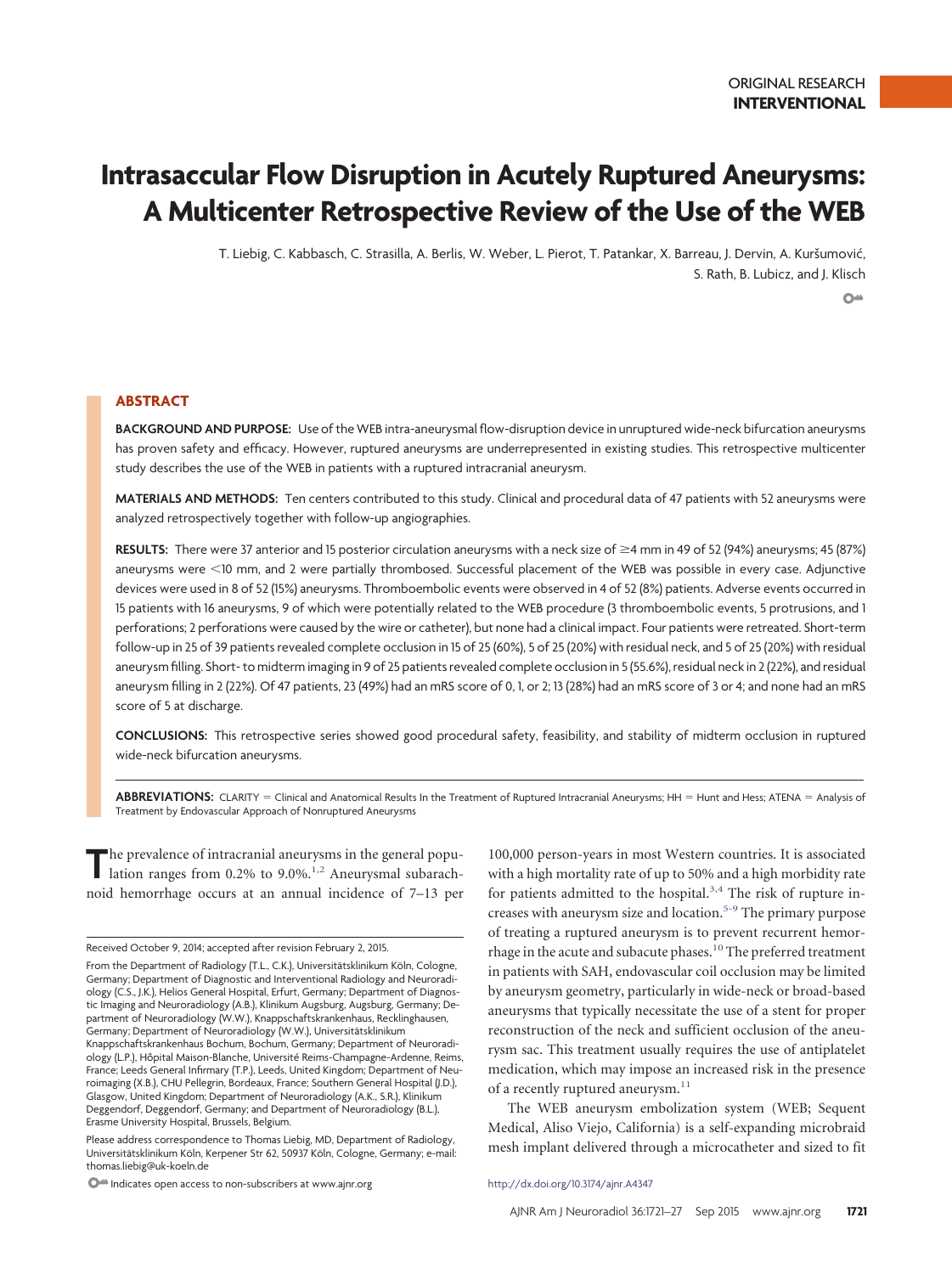<span id="page-1-0"></span>

**FIG 1.** *A*, WEB-DL, a double-layer microbraid, used in 37 of the 52 aneurysms in this series. *B*, WEB-SL, a single-layer implant, used in 15 of the 52 aneurysms in this series.

and occlude an aneurysm in a single step. Two versions are available: a dual-layer type (WEB-DL), which is composed of 2 concentric cages, and a single-layer type (WEB-SL or SLS). The available sizes range from 4 to 11 mm in diameter and 3 to 9 mm in height. The mesh is designed to disrupt the flow at the neck of the aneurysm and to ultimately exclude it from the blood flow while preserving the flow in the parent artery [\(Fig 1\)](#page-1-0). It seems to be especially suitable for broad-based bifurcation aneurysms and may eliminate the need for other reconstructive measures inside the parent artery, such as placing a stent.<sup>12</sup> Numerous publications have described the successful use of the WEB in the treat-ment of unruptured wide-neck bifurcation aneurysms.<sup>12-[14](#page-6-9)</sup> Just recently, a single-center experience with the WEB in 6 ruptured aneurysms was reported, and the results were promising[.15](#page-6-10) In this retrospective multicenter case series, we describe use of the WEB in 52 aneurysms in 47 patients who presented with subarachnoid hemorrhage secondary to a ruptured intracranial aneurysm.

### **MATERIALS AND METHODS**

A retrospective review of the medical records, radiographic imaging, and interventional reports was performed for 47 patients treated with a WEB device for a ruptured intracranial aneurysm at 1 of 10 European centers between May 2011 and December 2013. At each participating center, clinical and interventional treatment was provided per institutional standards of care. In each participating institution, the indication for treatment and technique (surgery or endovascular treatment) were decided on a case-bycase basis by a local multidisciplinary team that included neurosurgeons, neuroanesthesiologists, neurologists, and neuroradiologists. The selection of aneurysms treated with the WEB device was performed autonomously in each center by the interventional neuroradiologists according to aneurysm characteristics (ie, location, diameter, and neck size).

Permission from each patient to include their data was achieved in accordance to institutional ethical guidelines. Baseline patient and aneurysm characteristics, comorbidities, and SAH severity scores (Hunt and Hess [HH] or World Federation of Neurosurgical Societies classification) were compiled. Angiographic assessments were made at baseline, immediate postembolization, short-term (2–9 months [mean, 4.2 months]), and midterm (7–25 months [mean, 12.9 months]) time points. The

immediate periprocedural hemodynamic effects and follow-up occlusion success were rated and reported by each operator as "complete," "residual filling of the neck," or "residual aneurysm filling," as previously described[.15](#page-6-10) Periprocedural medications, procedural complications, and clinical outcomes were compiled.

## *Patient Data*

Forty-seven patients harboring a total of 52 aneurysms were evaluated. SAH severity scores (HH or World Federation of Neurosurgical Societies) were available for 46 of the 47 patients. Eleven patients had an HH grade of I, 12 had an

HH grade of II, 8 had an HH grade of III, 7 had an HH grade of IV, and 5 had an HH grade of V. The median HH score was II. Three patients were rated according to the World Federation of Neurosurgical Societies system; 2 patients had a grade of 1, and 1 patient had a grade of 5.

Three patients had 1 additional aneurysm, and 1 patient had 2 additional aneurysms. These aneurysms were treated during the same procedure with WEB devices. The anatomic locations of the ruptured aneurysms were distributed as follows: 18 in the MCA, 17 in the anterior communicating artery, 8 in the basilar artery, 6 in the posterior communicating artery, 1 in the ICA terminus, 1 in the PICA, and 1 in the pericallosal artery. In the 4 patients with multiple aneurysms treated (9 aneurysms total; 1 patient with 2 in the MCA and 1 in the PICA, 1 patient with 1 in the ICA terminus and posterior communicating artery, and 2 patients with 1 in the MCA and anterior communicating artery), the rupture site could not be identified with absolute certainty, and each aneurysm was treated with a WEB device. The rupture site was visible in 32 aneurysms, and in 10 it interfered with deployment of the WEB. Two of these patients were among those with periprocedural rehemorrhage, one that resulted from a microwire perforation and the other that potentially resulted from the WEB deployment itself.

Of 52 aneurysms, 10 (19.2%) were  $\leq$ 5 mm in diameter, 35 (67.3%) were 5–10 mm in diameter, and 7 (13.5%) were  $>$  10 mm in diameter. Of the 52 aneurysms, 49 (94.2%) had a neck size of ≥4 mm (mean, 4.7 mm). Two of the large aneurysms were partially thrombosed.

## *Procedural Data*

Two treatments were performed as one staged procedure; one required additional coiling of a remnant during a control angiogram within 24 hours, and the other was planned as a 2-step occlusion, first of the dome, including the rupture site, followed 4 days later by stent-assisted coil occlusion with reconstruction of the neck under dual antiplatelet medication.

For 34 of the aneurysms, the index procedure was performed with the patient having been given a full bolus of IV heparin (5000 IU); 9 aneurysms were treated with a reduced bolus (2500 IU, all in the same center); and 9 were treated without heparin. Heparin was maintained at partial thromboplastin time levels of 40 –50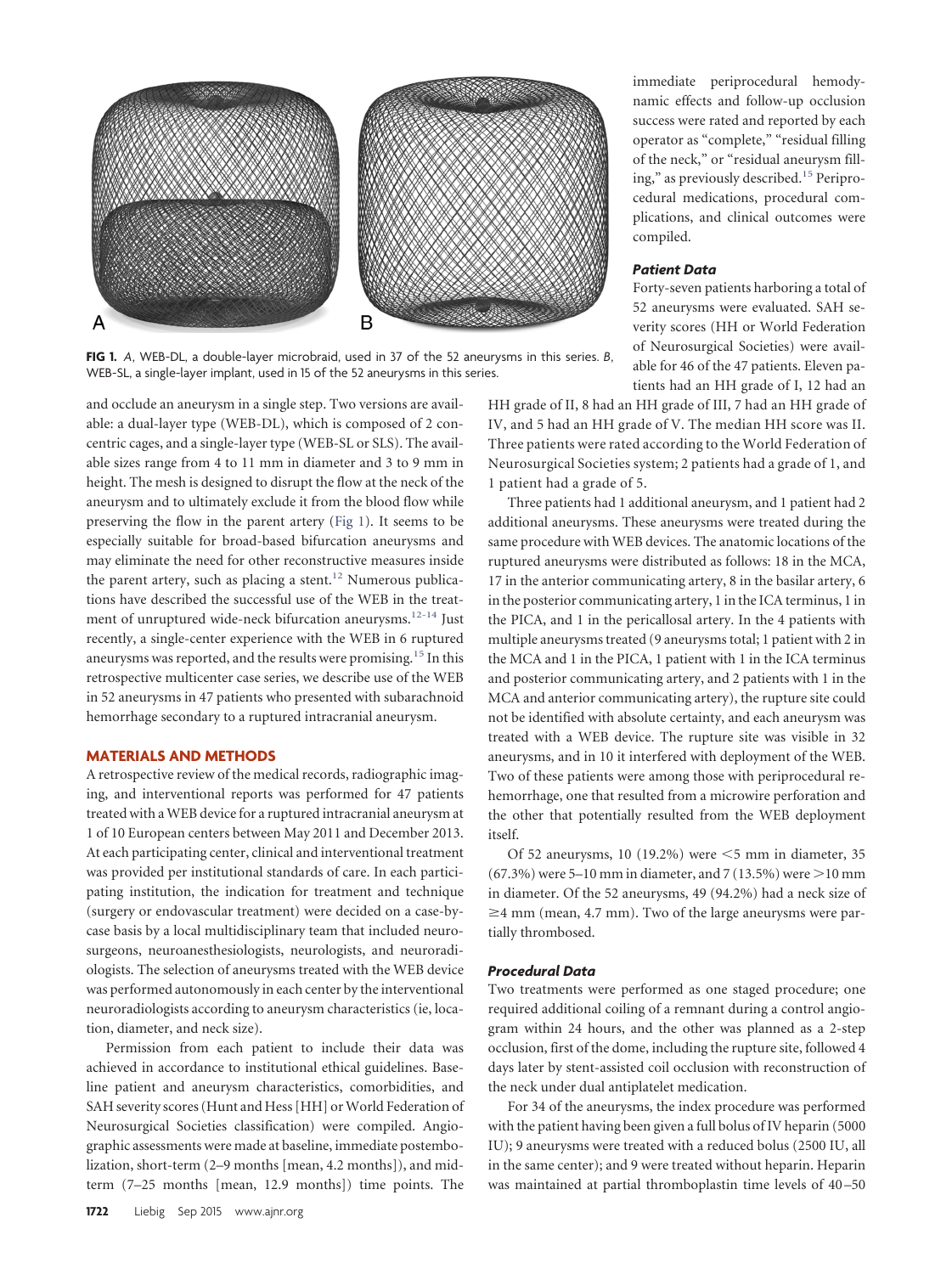#### <span id="page-2-0"></span>**Table 1: Periprocedural events**

| <b>Patient No.</b> | <b>AN Location</b>       | Complication                  |                | Device Related Outcome (mRS Score) Clinical Consequence |                      |
|--------------------|--------------------------|-------------------------------|----------------|---------------------------------------------------------|----------------------|
|                    | <b>MCA</b>               | TE                            | Yes            | $0$ at $8$ mo                                           | None                 |
| $\overline{2}$     | <b>MCA</b>               | TE                            | Yes            | 3 (same as before SAH)                                  | None                 |
| 3                  | PcomA                    | TE                            | Yes            | $0$ at $3$ mo                                           | None                 |
| 4                  | <b>BA</b>                | TE                            | <b>No</b>      | 4 at discharge <sup>a</sup>                             | None                 |
| 5                  | <b>MCA</b>               | TE                            | No.            | $3$ at $2$ mo                                           | Yes                  |
|                    | AcomA                    | AN perforation                | <b>No</b>      |                                                         | Yes                  |
| 6                  | Pericallosal artery      | AN perforation                | Yes            | 0 at 1 wk                                               | None                 |
|                    | <b>MCA</b>               | AN perforation                | <b>No</b>      | 6 from initial SAH                                      | Unknown <sup>b</sup> |
| 8                  | AcomA                    | Induced spasm                 | <b>Unknown</b> | 6 from initial SAH                                      | Unknown <sup>b</sup> |
| 9                  | <b>MCA</b>               | Induced spasm                 | <b>Unknown</b> | <b>Unknown</b>                                          | Unknown              |
| 10                 | PcomA                    | <b>Infarction</b>             | No.            | $2$ at 6 mo                                             | Transient            |
| 11                 | AcomA                    | WEB protrusion                | Yes            | $0$ at 6 mo                                             | None                 |
| 12                 | <b>BA</b>                | WEB protrusion                | Yes            | $0$ at $8$ mo                                           | None                 |
| 13                 | <b>MCA</b>               | WEB protrusion                | Yes            | $0$ at $3$ mo                                           | None                 |
| 14                 | AcomA                    | <b>WEB</b> protrusion         | Yes            | 0 at 25 mo                                              | None                 |
| 15                 | rMCA, IMCA, Dissect Vert | rMCA branch partial occlusion | Yes            | $0$ at $3$ wk                                           | None                 |

**Note:**—AcomA indicates anterior communicating artery; AN, aneurysm; BA, basilar artery; Dissect Vert, dissecting vertebral; lMCA, left MCA; PcomA, posterior communicating artery; rMCA, right MCA; TE, thromboembolic event.

<sup>a</sup> Clinical outcome related to ventriculitis.

b Death during hospitalization secondary to the SAH, not during the procedure.

seconds for 48 hours in 5 patients from one center. Low-molecular-weight heparin was maintained in 22 patients (21 from 1 center). Only 1 patient was known to be on aspirin before the treatment. Twenty-three patients received 250 –500 mg of aspirin during the intervention, usually before introduction of the WEB device. Glycoprotein IIb/IIIa inhibitors were used to counteract periprocedural thrombus formation: eptifibatide (Integrilin) in 2 cases of visible clot and abciximab (ReoPro) in 1 case of WEB protrusion. Postprocedural antiaggregation was maintained continuously in 27 patients (75–100 mg aspirin/day), and 7 of 27 received additional clopidogrel (75 mg/day) for 12 weeks. Eight patients who were kept on posttreatment antiplatelet medication were among those who had either periprocedural thrombus formation or postapplication protrusion of the WEB as the reason to keep up the medication. Another 19 patients were kept on a single antiplatelet medication without evident procedural reason (per the institutional standard of care). One patient with a periprocedural clot formation was treated with mechanical clot extraction by means of a Solitaire stent (Covidien, Irvine, California) and was administered a single 500-mg dose of aspirin, but no continuous medication was given.

Most procedures were performed with 6F access catheters/ long sheaths, and 17 of 52 aneurysms were treated with intermediate catheters in addition to the dedicated microcatheters (32 VIA or VIA PLUS [Sequent Medical], 20 other catheters of -0.027 inches). Thirty-seven aneurysms were treated with a duallayer device that was composed of 2 cages of 144 woven nitinol strands, and 15 aneurysms were treated with single-layer devices in which the number of nitinol strands varied from 144 to 216 (on the basis of device diameter).

## **RESULTS**

Eight aneurysms were treated with additional devices (4 with stent only, 1 with coils only, 1 with coils and a stent, 1 with coils and a balloon, 1 with a balloon). The reasons for adjunctive treatments were planned staged procedure (1 case), to complete neck closure or sac filling (2 cases), to treat preaneurysm stenosis (1 case), and to correct device protrusion (4 cases).

Treatment durations ranged from 15 to 193 minutes (average, 68 minutes). Treatment durations for 4 of the treatments with WEB placement in multiple aneurysms ranged from 67 to 195 minutes.

#### *Adverse Events*

Periprocedural adverse events were reported for 15 patients during the treatment of 16 aneurysms, including 1 patient with 2 complications. Among those who underwent these procedures, 10 patients had no clinical sequelae and were discharged with an mRS score of <2 or a score equal to that before the initial SAH [\(Table 1\)](#page-2-0).

Thirty-six aneurysms were treated without adverse events. In a maximum of 12 of 16 complicated treatments, the adverse event could possibly be attributed to the actual delivery of the WEB device. However, 3 of those were caused by the guidewire (1 perforation) or the microcatheter probing (1 perforation and 1 induced spasm).

Four events were thromboembolic in nature and required antiplatelet medication; 1 received eptifibatide, 1 received eptifibatide and additional aspirin and clopidogrel, 1 clot progressed despite 500 mg of intravenous aspirin and was removed successfully with a Solitaire stent, and in 1 case there was no information with regard to treatment. None of these patients had clinical sequelae.

Four aneurysms exhibited angiographic protrusion of the WEB that necessitated the use of a stent and, in 1 case, the additional use of IV antiplatelet drugs.

Three aneurysms were perforated during the treatment. However, only 1 case presented evidence of an additional SAH on postprocedural CT. This SAH might have occurred during the deployment of the device itself, and there was no clinical impact on the patient. The other 2 perforations were caused by a wire or a catheter.

There was no delayed bleeding in any of the patients treated with a WEB device.

Angiographic Results. An immediate postprocedural hemodynamic effect was achieved in 44 of 52 (84.6%) aneurysms. Twenty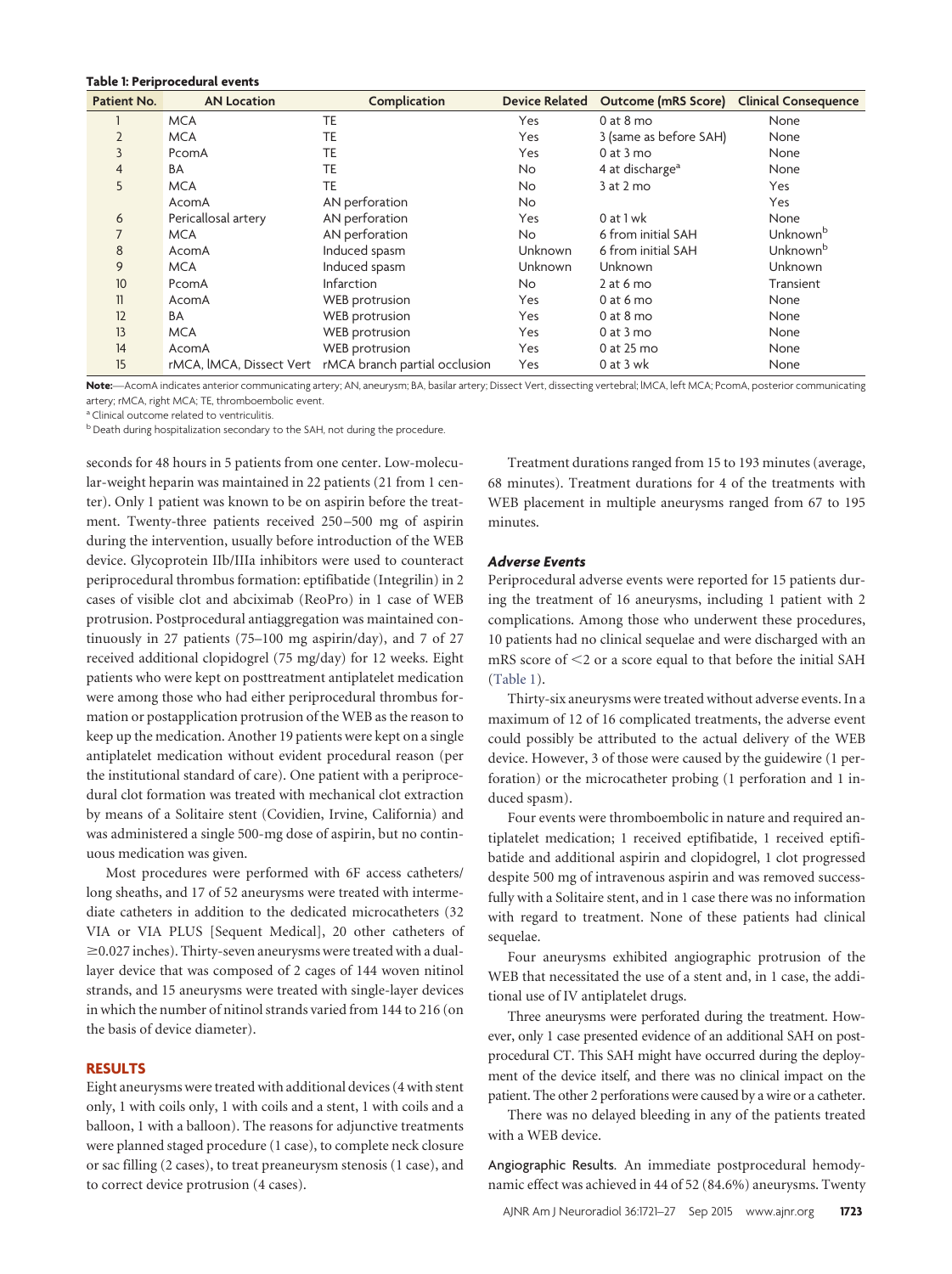#### <span id="page-3-0"></span>**Table 2: Nonfatal complications during hospitalization**

| Patient No. | <b>AN Location</b> | <b>Type of Event</b>                                     |     | SAH Related Outcome (mRS Score) |
|-------------|--------------------|----------------------------------------------------------|-----|---------------------------------|
|             | AcomA              | Vasospasm                                                | Yes | 0 at discharge                  |
|             | <b>MCA</b>         | Vasospasm on day 14                                      | Yes | $2$ at 6 mo                     |
|             | <b>MCA</b>         | Vasospasm on day 7                                       | Yes | 0 at discharge                  |
| 4           | BA                 | Vasospasm                                                | Yes | 4 at 12 mo                      |
|             | AcomA              | Infarct on MRI                                           | Yes | 2 at 6 $moa$                    |
| 6           | <b>MCA</b>         | Stroke on MRI                                            | No. | 0 at discharge                  |
|             | BA                 | Ventriculitis                                            | Yes | 4 at discharge                  |
| 8           | AcomA              | Rehemorrhage; additional treatment with coils            | No. | $0$ at 6 mo                     |
| 9           | BA                 | New infarct on day 3 with vasospasm and stenosis visible | Yes | $0$ at $8$ mo                   |
| 10          | <b>MCA</b>         | Stroke on MRI                                            | No. | 3 at discharge                  |
| 11          |                    | rMCA, IMCA, Dissect Vert Brain stem edema on day 23      | No. | $0$ at $3$ wk                   |

Note:—AcomA indicates anterior communicating artery; AN, aneurysm; BA, basilar artery; Dissect Vert, dissecting vertebral; IMCA, left MCA, rMCA, right MCA. <sup>a</sup> Clinical status restored to pre-SAH value in a patient with multiple sclerosis.

(38.5%) aneurysms were completely occluded, 15 (28.8%) only showed contrast in the proximal compartment of the implant, and another 9 (17.3%) showed at least occlusion of the aneurysm dome beyond the implant. In 1 patient, a coil was also used within 24 hours to occlude an angiographic remnant outside the WEB that was not covered by the WEB itself after its initial placement. Of the 8 aneurysms that did not even partially occlude, 6 at least showed delay of the contrast washout until the venous phase, 1 even after the venous phase.

Imaging performed in 25 of 39 patients still alive at short-term follow-up (mean, 4 months [range, 2–9 months]; 21 performed with DSA, 4 performed with MRA) revealed complete occlusion of the aneurysm in 15 of 25 (60%) cases, 5 of 25 (20%) had residual filling of the neck, and 5 of 25 (20%) showed residual filling of the aneurysm. Imaging performed on 9 of 25 patients at midterm (mean, 13 months [range, 7–36 months]; all DSA) revealed complete occlusion of the aneurysm in 5 of 9 (55.6%) cases, 2 of 9 (22.2%) had residual neck, and 2 of 9 (22.2%) had residual aneurysm filling. In the midterm follow-ups, none of the implants themselves showed filling with contrast. There was no conceivable difference between the single- and dual-layer implants. Among the 20 aneurysms with immediate complete occlusion, 12 were treated with a dual-layer device, and 8 were treated with a singlelayer device. None of the aneurysms that exhibited residual filling of the sac on midterm follow-up had been treated with a singlelayer WEB.

Four patients required endovascular retreatment. In 1 patient, DSA was performed because of neurologic worsening on the day of the initial treatment; it was decided to treat this residual aneurysm with coils. One patient required endovascular retreatment with coils 1 month after the initial procedure. One patient had 3 aneurysms treated with a WEB device initially, and additional endovascular treatment was required because of a dissecting V4 aneurysm with coils and Y-stent placement 3 weeks later. One patient required retreatment with coils and a stent 3 months later for aneurysm regrowth caused by integration of the WEB into an intra-aneurysmal thrombus. All remnants or recurrences were treated by endovascular means without additional adverse events.

Clinical Outcome Data. Of 47 patients, 23 were discharged as independent survivors with an mRS score of 0, 1, or 2; 13 patients had an mRS score of 3 or 4; and none had an mRS score of 5. Eight patients died during their hospital stay, 5 as a result of the SAH and 3 for other reasons (1 from rehemorrhage 3 hours after treatment, probably as a result of dissection from another aneurysm; 1 from acute respiratory distress syndrome; and 1 from vasospasm and infarction of all territories). For 3 patients, the postprocedural mRS score was not recorded.

Nineteen patients experienced a complication during their hospital stay. Of these 19 complications, 16 were related to the initial SAH (eg, vasospasm, new infarction on follow-up imaging, or ventriculitis after insertion of an extraventricular drainage). Three patients experienced postprocedural hemorrhage during their hospital stay: 1 intraparenchymal hemorrhage resulted from external ventricular drainage, 1 aneurysm was insufficiently occluded and was coiled within 24 hours after clinical worsening of the patient, which may have been caused by rehemorrhage, and 1 patient experienced rupture of an additional aneurysm 3 hours after the treatment of the index aneurysm with a WEB. This rupture was of a dissecting aneurysm that was treated with coils but had a fatal outcome. The dissecting aneurysm was identified as the source of rehemorrhage by autopsy.

Of 16 complications that were reportedly related to the intraoperative device and/or the procedure, 9 occurred in patients who were discharged with an mRS score of  $\geq$ 2; one of these 9 patients already had a pretreatment mRS score of 3 and was discharged unchanged. Two of these 9 patients died, one of whom had a guidewire perforation during the treatment; 5 of 9 had an mRS score of 3 or 4, and no information was available for the other 2 patients.

Of the 30 patients available for midterm follow-up, 27 were independent. Of the remaining 3, two had maintained their initial status, and 1 had progressed from an mRS score of 1 at discharge to an mRS score of 4 after an episode of intraparenchymal hemorrhage after tPA administration for pulmonary artery thrombosis [\(Table 2\)](#page-3-0).

### **DISCUSSION**

Endovascular coil occlusion has been proven to increase the number of patients with good clinical outcome over that of those who undergo surgical clipping after aneurysmal subarachnoid hemorrhage[.16](#page-6-11) However, it has 2 potential drawbacks. First, coil occlusion does not immediately and completely exclude the aneurysm from the bloodstream<sup>17</sup>; presumably, this is one explanation for the slightly higher rate of early rehemorrhage after coiling in the International Subarachnoid Aneurysm Trial.<sup>16</sup> Second, coiled aneurysms have a greater tendency to recur particularly if they are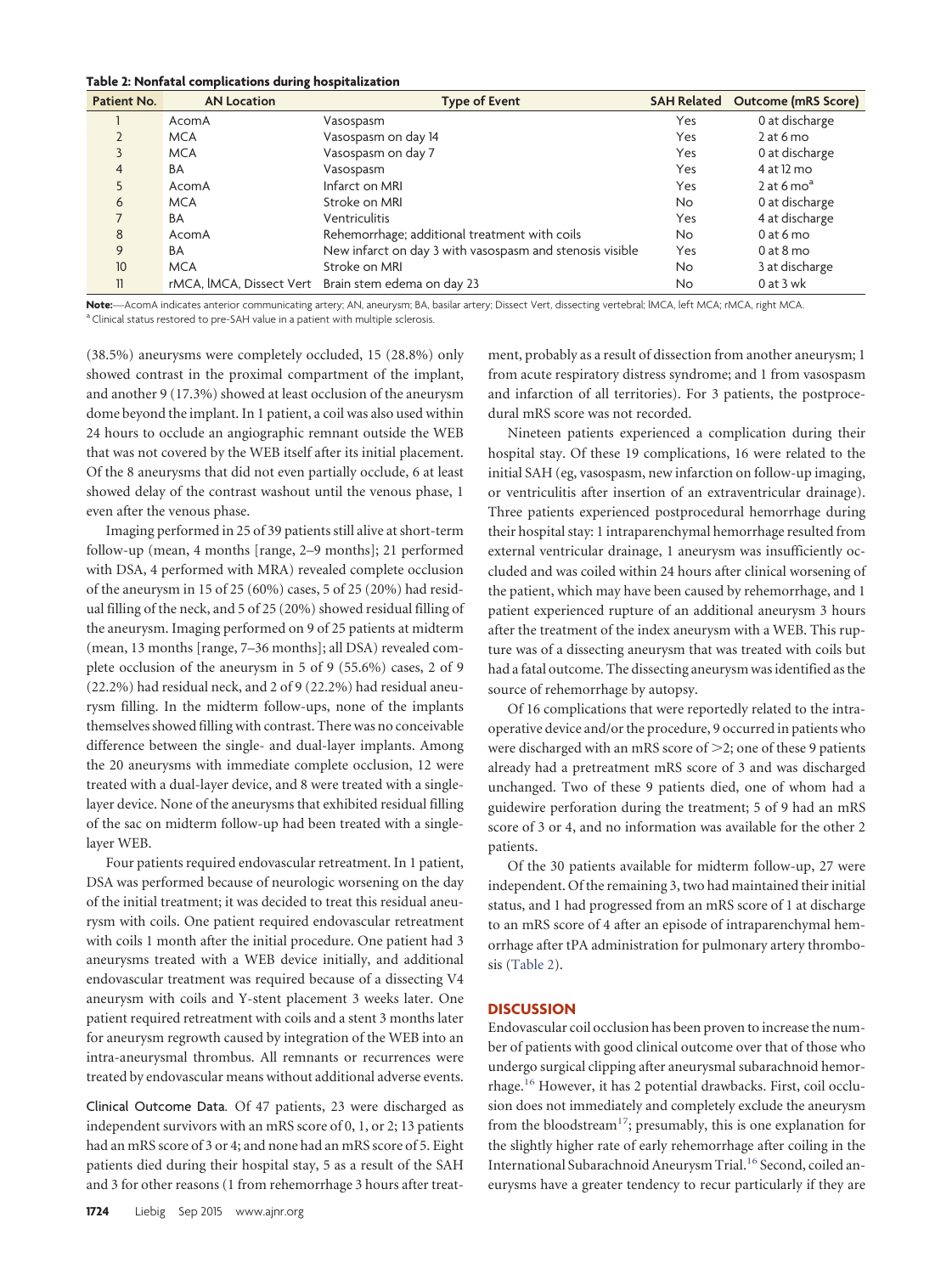<span id="page-4-0"></span>

**FIG 2.** Ruptured basilar tip aneurysm before (*A*) and immediately after (*B*) deployment of the WEB device. After the WEB is placed, no contrast filling can be seen inside the dome, including the bleb that is presumed to be the rupture site; furthermore, there is stasis of contrast inside the WEB beyond the venous phase, indicating sufficient hemodynamic decoupling.

large, broad-based, partially thrombosed, or ruptured. Furthermore, standard coil occlusion may be limited or unsuitable because of aneurysm geometry. Broad-based aneurysms especially may require the placement of a stent to remodel the parent artery, which by itself necessitates the use of antiplatelet medication. Thus, an endovascular treatment alternative that may be used safely for broad-based aneurysms without the need for additional implants in the bloodstream, yet offers efficacious aneurysm occlusion and prevents rehemorrhage, seems to be desirable, particularly for ruptured aneurysms. The purpose of this study was to evaluate the use of a relatively novel intra-aneurysmal microbraid implant, theWEB device, in ruptured aneurysms. In nonruptured aneurysms, the WEB has been described in a number of published series to be both safe and efficacious.<sup>12-[14](#page-6-9)</sup> Because of its conceptual difference from standard coil occlusion, a potential yet unproven advantage of the WEB is faster hemodynamic separation of the aneurysm; immediate stasis is often seen after its deployment [\(Fig 2\)](#page-4-0). The absence of overlapping radiopaque material might enable accurate positioning at the level of the neck, even in broad-based aneurysms. At the same time, stronger and larger microcatheters and the acute tip of the implant at the early stage of deployment and before unfolding may impose an increased risk for periprocedural rupture. Finally, nitinol coils have a potentially higher thrombogenicity when compared with the very inert platinum coils[.18](#page-6-13) Therefore, thromboembolic events are of special concern, accepting that subarachnoid hemorrhage is known to induce a hypercoagulative state.<sup>19</sup>

Recently, a multicenter study by Papagiannaki et al<sup>20</sup> of 87 aneurysms (mostly unruptured) in 85 patients was published, and the results were favorable for the WEB when compared with those of coil occlusion in the Analysis of Treatment by Endovascular Approach of Nonruptured Aneurysms (ATENA) trial and the

Clinical and Anatomical Results In the Treatment of Ruptured Intracranial An-eurysms (CLARITY) study.<sup>21,[22](#page-6-17)</sup> Although the percentage of broad-based aneurysms was much higher in the Papagiannaki et al series (85.9% vs 9.1% in CLARITY), the results for peri-interventional rupture and thromboembolic events were comparably low, and the rate of adequate occlusion was even higher with WEB than in CLARITY. Despite these observations, there is still a lack of evidence regarding the treatment results for WEB in ruptured aneurysms so far; in the Papagiannaki et al study, only 4 aneurysms (4.6%) were ruptured.

In the present series of 52 ruptured aneurysms, the technical success was 100%. However, failed attempts to place a WEB device or even the catheter and the subsequent choice of other treatment algorithms were not specifically recorded.

A limitation of this novel implant, which can be attributed to the larger microcatheter needed and greater rigidity

during the initial delivery when compared with those of coils, is the fact that in 10 of 52 aneurysms, the operator felt that the implant interfered with the rupture site during its delivery. However, only in one such case could a periprocedural rupture (seen as an increase in the extent of subarachnoid blood on postprocedural CT) potentially have been attributed to the WEB delivery and was of no clinical consequence whatsoever (patient with an mRS score of 0 on follow-up). Two other complications included microguidewire and microcatheter perforations, which occurred before each implant was advanced.

Because of the nature of subarachnoid hemorrhage, the overall clinical outcome in our series was worse than that in the Papagiannaki et al series. Eight patients died during hospitalization, and another 11 patients experienced SAH-related complications such as severe vasospasm leading to infarction or ventriculitis after external ventricular drainage. However, after the acute phase, the results were relatively good. Of the 30 patients available for midterm follow-up, 27 were independent survivors (mRS scores, 0 –2). Of the remaining 3 patients, 2 have remained at their pretreatment status, and only 1 had progressed from an mRS score of 1 at discharge to an mRS score of 4 after an episode of intracranial hemorrhage after tPA administration for pulmonary artery thrombosis 7 months after the index procedure. Most important is that there was no late rerupture or late ischemia that could have been attributed to the WEB. All rehemorrhages occurred during the acute or subacute phase and could be explained by either periprocedural perforation with the wire or the catheter/WEB or incomplete occlusion of the aneurysm, leaving the potential rupture site unprotected by the implant. The midterm occlusion rates compare favorably to those of other series of ruptured aneurysms, such as CLARITY. Here, adequate occlusion was observed in 419 of 517 (81.0%) aneurysms, and an aneurysm remnant was found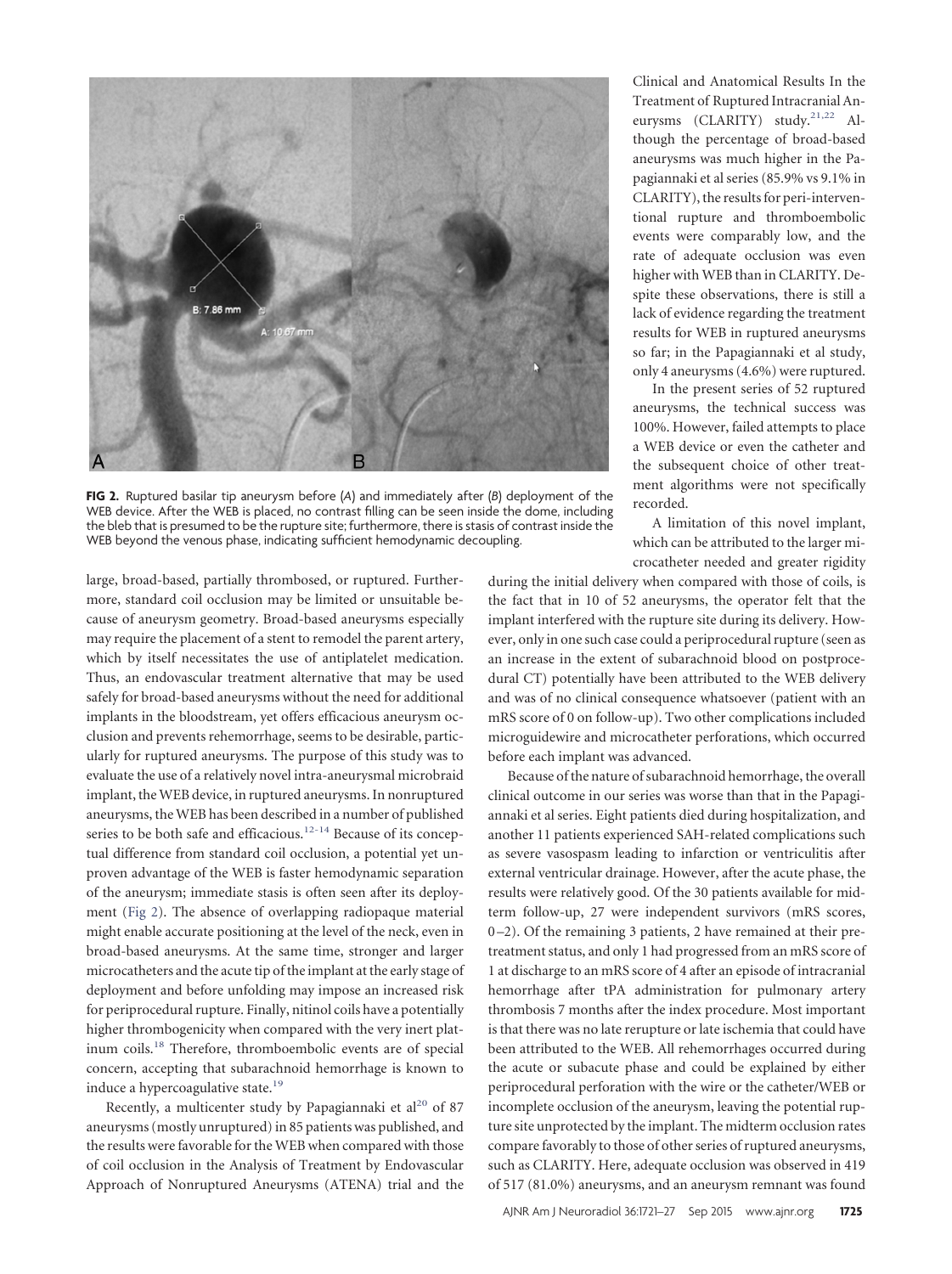in 98 of 517 (19.0%) aneurysms at midterm follow-up. In our series, only 4 aneurysms required additional treatment. One was a dissecting PICA vertebral aneurysm, initially misjudged as a PICA aneurysm and later treated with an additional stent and coils. Another procedure was staged with a WEB in the acute phase followed by surgical clipping. The remaining 2 aneurysms were a residual filling at the neck at 1 month treated with coils and regrowth of a partially thrombosed aneurysm that had been treated with 2 WEB devices, which both became integrated into the clot. The recurrence was treated with a stent and coils. Furthermore, the results of our series cannot really be compared with those of CLARITY, because 49 of the 52 ruptured aneurysms in our study had a neck size of  $\geq 4$  mm versus the only 9.1% broad-based ruptured aneurysms in CLARITY.

The 30.8% (16 of 52) rate of procedural events may seem high at first. However, the operators were ask to record all procedural events, including those without clinical sequelae, such as transient thrombus formation, aggravation of vasospasm induced by wire and catheter probing, and protrusion of the WEB. When only events that effectively resulted in clinical worsening or prolonged hospital stay were rated, this figure was reduced to 3 of 52: one aneurysm perforated with the guidewire, one thromboembolic event, and the aforementioned rehemorrhage in a case in which the presumed site of rupture was not covered with the WEB during the first treatment. One additional patient exhibited induction or aggravation of vasospasm caused by probing with the microcatheter; this patient died as a result of SAH sequelae. Thus, the overall rate of procedural complications with clinical worsening can be extrapolated to parallel that in the aforementioned series of nonruptured aneurysms treated with a WEB device (13% in the Papagiannaki et al study). The rate of intraoperative rupture (5.7% vs 1.3%) was slightly higher than that in the Papagiannaki et al study and than those of ATENA (2.6%) and CLARITY (3.7%). The small sample size in our study did not allow for a validated comparison. The same limitation exists for the rate of thromboembolic events, mainly comprising thrombus formation on the implant itself that was more or less equal to that in the Papagiannaki et al series (9.6% vs 7.6%, respectively). Morbidity and mortality rates are difficult to calculate for our group of patients with SAH, because most of the deaths and poor outcomes could be attributed to the SAH itself. There were only 3 procedural events that most likely led to clinical consequences, only one of which was related to the implant itself (thromboembolic branch occlusion). For comparison, the treatment morbidity and mortality rates were 1.3% and 0.0% in the Papagiannaki et al series, 1.7% and 1.4% in ATENA, and 3.7% and 1.5% in CLARITY, respectively[.20-](#page-6-15)[22](#page-6-17)

Between the 2 different types of WEB devices (single- or duallayer), not many differences could be found. First, because of the later introduction of the WEB-SL, all treatments before June 2013 were performed with the WEB-DL. Thus, only 15 aneurysms were treated with a single-layer device. With the introduction of the single-layer WEB, the question of whether it would be similarly effective in flow disruption arose. In our series, we could not find a difference in efficacy between the 2 designs, neither with regard to the immediate angiographic result nor to long-term occlusion. The absolute numbers were actually in favor of the single-layer WEB device. Immediate complete occlusion was recorded for 12

of 37 WEB-DL and 8 of 15 WEB-SL devices. None of the aneurysms with residual filling of the sac on midterm follow-up was treated with a single-layer WEB. We interpret this trend as an indication that the flow-disrupting effect of the single-layer system most likely is at least as good as that with the dual-layer WEB; this, however, remains to be proved in a larger comparative study.

With regard to thromboembolic potential, which certainly plays an important role in the hypercoagulative state during acute SAH, our results were also in favor of the single-layer version. Only 1 thromboembolic event was recorded for the WEB-SL device, and it consisted of local clot formation that could be removed by means of stent-retriever thrombectomy; all the other thromboembolic events occurred with the WEB-DL device. Finally, protrusion of the implant seemed to be an issue that depended on aneurysm geometry, because protrusion occurred in aneurysms  $\leq 6$  mm in diameter. More important is that these aneurysms had a neck-to-height ratio of  $\geq 1$ , meaning that these aneurysms were not only small but also shallow. With regard to protrusion, the type of implant did not seem to make a difference. Recent developments of the WEB with enhanced visibility and new angiographic visualization techniques seem to enable us to reliably detect and avoid protrusion as a poten-tial source of adverse events in the future.<sup>[23](#page-6-18)</sup> There was 1 aneurysm with partial thrombosis of the sac that had recurred at 3 months. Hope that the greater and more even surface of the WEB may sufficiently prevent migration into the clot, regularly seen with bare coils, is not warranted at the moment. Overall, the WEB provided safe aneurysm occlusion without necessitating additional stent placement in 90% of the patients. Periprocedural double-antiplatelet treatment could have been avoided in 87% of the patients and single-antiplatelet treatment in 50% of the patients in the acute phase of SAH. Although the follow-up period was shorter in our cohort, the rate of target aneurysm rerupture (1 of 52 [2%]) is comparable with that found in larger trials: 4.2% in the International Subarachnoid Aneurysm Trial for 1 year and 4.5% in a series of 44 ruptured wide-neck aneurysms treated with a stent and coils. $^{24}$  $^{24}$  $^{24}$ 

#### **CONCLUSIONS**

The WEB intra-aneurysmal flow disruptor can be used in ruptured aneurysms with safety and efficacy equal to those shown in previous experiences gathered with use of the WEB device in nonruptured aneurysms. Comparison with previous series of ruptured aneurysms was compromised by the fact that in most cases in our series, the aneurysms were broad-based. This specific geometry in combination with acute rupture renders the rate of necessary retreatments favorably in comparison with that of most series of coil occlusion. Partial thrombosis is still an unsolved issue, because the WEB may become integrated into a clot over time. The single-layer version performed as well as the dual-layer device in our series, with absolute numbers in favor of the WEB-SL, particularly with regard to thromboembolism. Protrusion of the implant is a potential problem that more likely may occur in small and shallow aneurysms, which is a limitation that will probably be overcome with an enhanced-visibility version of the braid and new angiographic imaging modalities. Overall, the WEB seems to be a very suitable treatment option for ruptured aneurysms, even if they are broad-based. Concerns that the conceptual